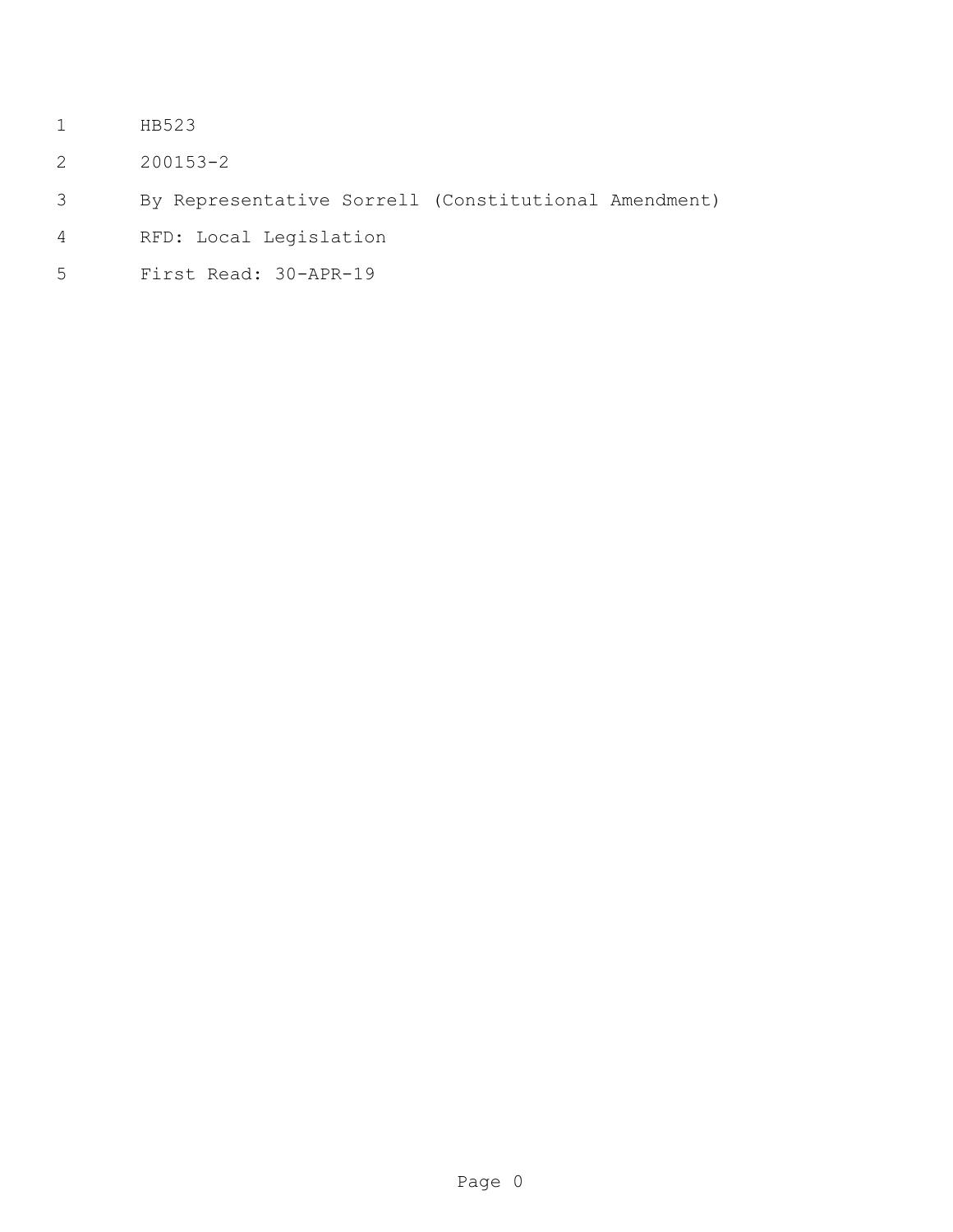| $\mathbf 1$   | ENGROSSED                                                     |
|---------------|---------------------------------------------------------------|
| $\mathbf{2}$  |                                                               |
| 3             |                                                               |
| 4             | A BILL                                                        |
| 5             | TO BE ENTITLED                                                |
| 6             | AN ACT                                                        |
| 7             |                                                               |
| 8             | To propose an amendment to the Constitution of                |
| $\mathcal{G}$ | Alabama of 1901, relating to Colbert County; to further       |
| 10            | provide for the justification for a person to use deadly      |
| 11            | physical force in self-defense or in the defense of another   |
| 12            | person on the premises of a church under certain conditions.  |
| 13            | BE IT ENACTED BY THE LEGISLATURE OF ALABAMA:                  |
| 14            | Section 1. The following amendment to the                     |
| 15            | Constitution of Alabama of 1901, is proposed and shall become |
| 16            | valid as a part of the Constitution when all requirements of  |
| 17            | this act are fulfilled:                                       |
| 18            | PROPOSED AMENDMENT                                            |
| 19            | (a) This amendment shall apply only in Colbert                |
| 20            | County.                                                       |
| 21            | (b) The following definitions are applicable to this          |
| 22            | amendment:                                                    |
| 23            | (1) CHURCH. A bona fide duly constituted religious            |
| 24            | society or ecclesiastical body of any sect, order, or         |
| 25            | denomination, or any congregation thereof.                    |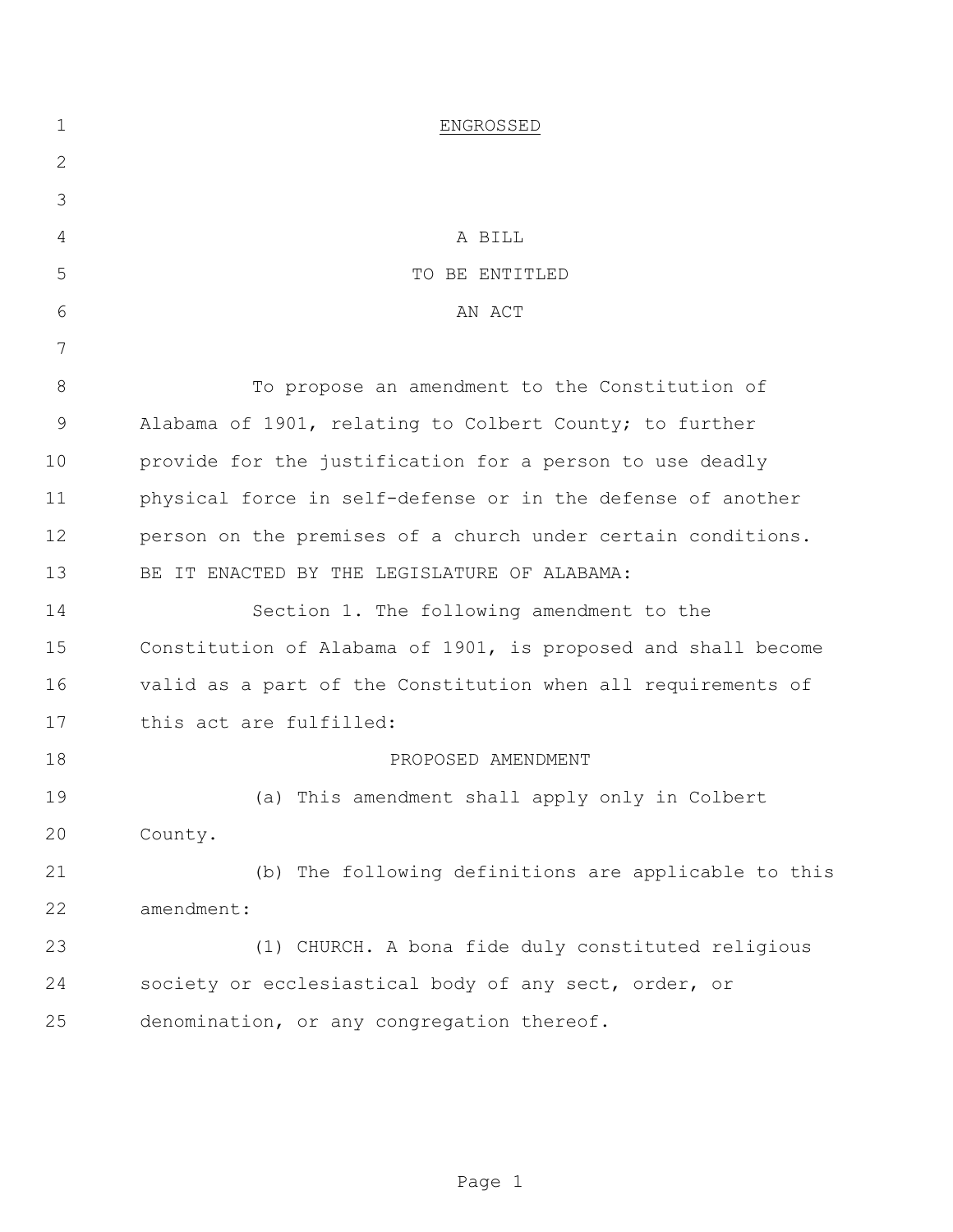(2) DEADLY PHYSICAL FORCE. Force which, under the circumstances in which it is used, is readily capable of causing death or serious physical injury.

 (3) FORCE. Physical action or threat against another, including confinement.

 (4) PREMISES. The term includes any building, as defined in this section, and any real property.

 (c) A person may use deadly physical force, and is legally presumed to be justified in using deadly physical force in self-defense or the defense of another person, if the person reasonably believes that another person is using or 12 about to use physical force against an employee, volunteer, member of a church, or any other person authorized to be on the premises of the church when the church is open or closed to the public while committing or attempting to commit a crime involving death, serious physical injury, robbery in the first degree, or kidnapping in the first degree.

 (d) A person who is justified under subsection (c) 19 in using deadly physical force, who is not engaged in an unlawful activity, and is in any place where he or she has the 21 right to be, has no duty to retreat and has the right to stand his or her ground.

 (e) A person who uses force, including deadly physical force, as justified and permitted in this amendment is immune from criminal prosecution and civil action for the use of such force, unless the force was determined to be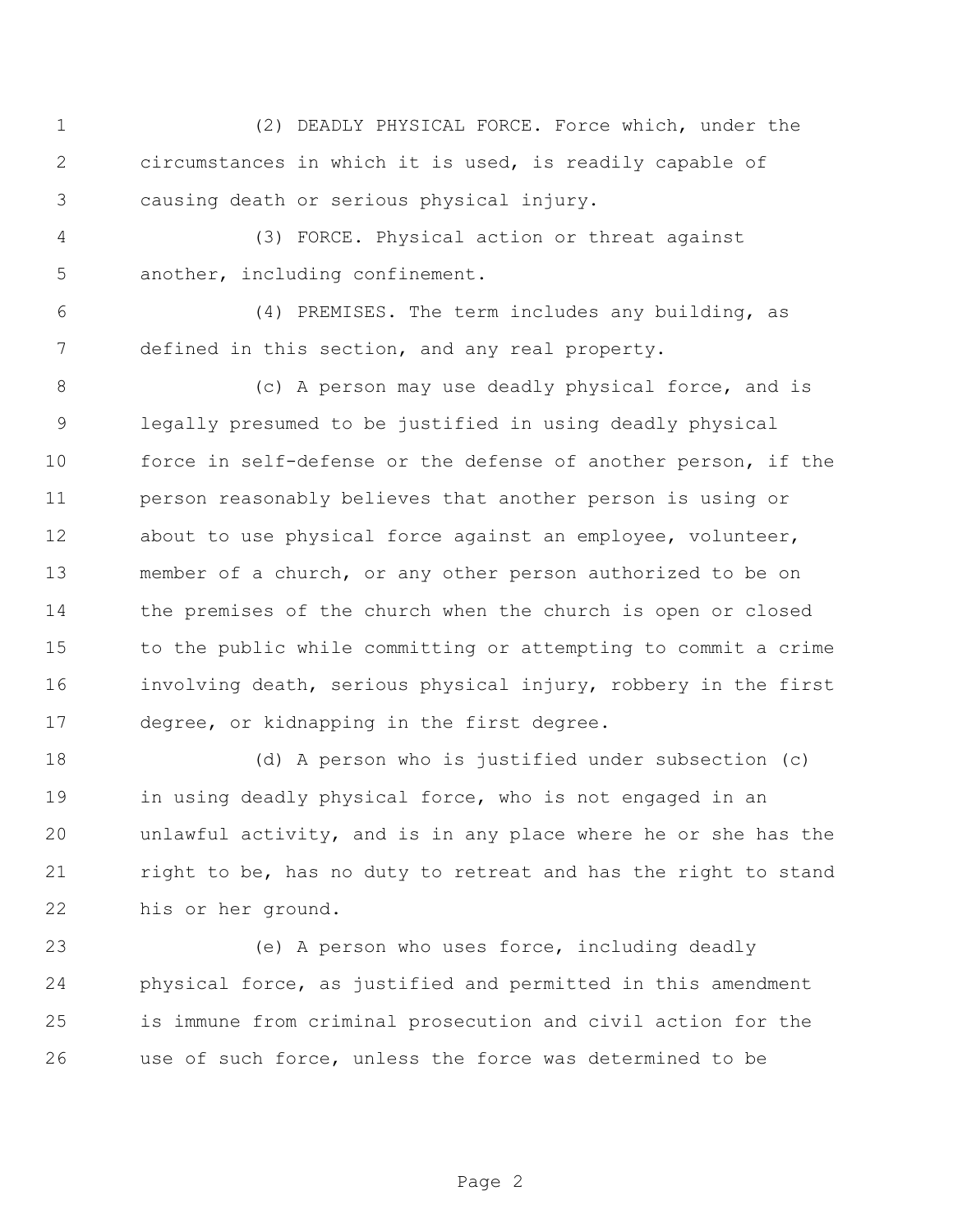unlawful or in violation of Section 13A-3-21, Code of Alabama 1975.

 (f)(1) Prior to the commencement of a trial in a case in which a defense is claimed under this amendment, the court having jurisdiction over the case, upon motion of the defendant, shall conduct a pretrial hearing to determine whether deadly force, used by the defendant was justified or whether it was unlawful under this amendment. During any pretrial hearing to determine immunity, the defendant must show by a preponderance of the evidence that he or she is immune from criminal prosecution.

 (2) If, after a pretrial hearing under subdivision (1), the court concludes that the defendant has proved by a **preponderance of the evidence that force, including deadly**  force, was justified, the court shall enter an order finding the defendant immune from criminal prosecution and dismissing the criminal charges.

 (3) If the defendant does not meet his or her burden of proving immunity at the pretrial hearing, he or she may continue to pursue the defense of self-defense or defense of another person at trial. Once the issue of self-defense or defense of another person has been raised by the defendant, the state continues to bear the burden of proving beyond a reasonable doubt all of the elements of the charged conduct.

 (f) A law enforcement agency may use standard procedures for investigating the use of force described in subsection (b), but the agency may not arrest the person for

Page 3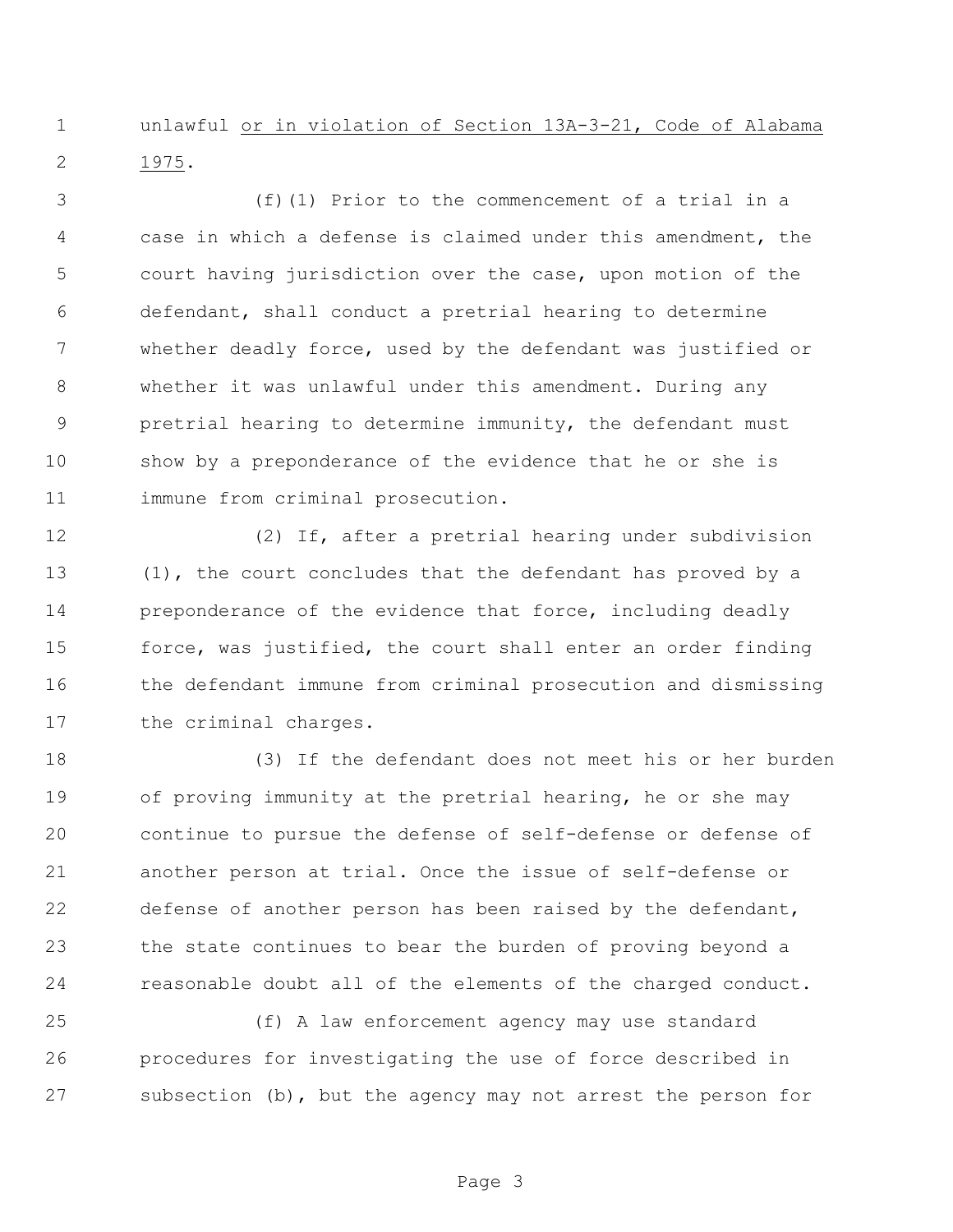using force unless it determines that there is probable cause that the force used was unlawful.

 Section 2. An election upon the proposed amendment shall be held in accordance with Section 284.01 of the Constitution of Alabama of 1901, now appearing as Section 284.01 of the Official Recompilation of the Constitution of Alabama of 1901, as amended, and the election laws of this state.

 Section 3. The appropriate election official shall assign a ballot number for the proposed constitutional amendment on the election ballot and shall set forth the following description of the substance or subject matter of the proposed constitutional amendment:

 "Relating to Colbert County, proposing an amendment to the Constitution of Alabama of 1901, to provide that a person is not liable for using deadly physical force in self-defense or in the defense of another person on the premises of a church under certain conditions."

19 The Proposed by Act ."

 This description shall be followed by the following language:

"Yes ( ) No ( )."